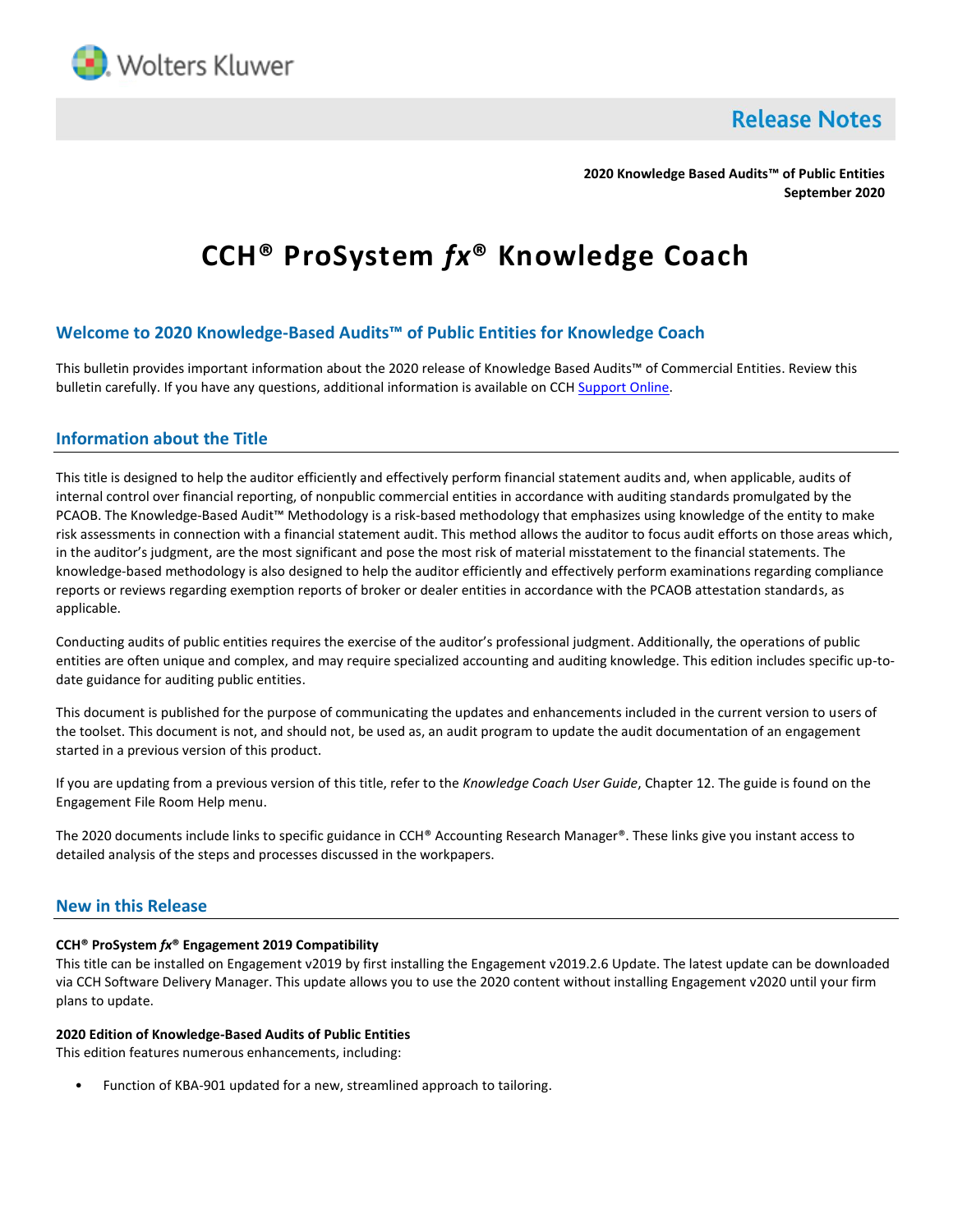- Adding new default answers in KBA-103 for columns 13, 14, and 15 based on answers in column 12.
- Adding sorting to the "Communication of Internal Control Deficiencies" table in KBA-103. The flow of deficiencies to this table now automatically sorts based on the text in the Deficiency No. column in the first table.
- Modifying the answer floatie in the conclusion section of KBA-303 from "No" to "No Inconsistencies Noted."
- Adding a new default answer in Column 7, "CR" in KBA-502. If a user selects "Yes" to one of the below questions in AUD 100 and selects "No" in Column 5 of KBA 502, "Controls Selected for Testing of Operating Effectiveness," then CR will default to "Max."
	- Are you conducting an integrated audit?
	- Does the auditor intend to test the operating effectiveness of internal controls over financial reporting?
- Adding columns to KBA-503 for relevant assertions and inherent risk assessment that will flow from KBA-502. Also changing function so that user selects which audit areas to flow from KBA-502.
- Modifying the header in the second column of "Section I: Risk Assessment Procedures and Related Activities" to now read, "Does the Factor Exist Yes/No" to avoid confusion about how this column should be documented.
- Removing colons from workpaper names so that user may publish or save forms outside of engagement without receiving the error message for an invalid character.
- Enhancing instructions and procedures throughout the toolset to improve workflow.
- Adding new AUDs, CORs, and RESs as follows:
	- AID-847 Analysis of Service Auditor Report
	- COR-823 Request for Confirmation of Multiemployer Defined Benefit Plan Information
	- COR-922 Communication to Entity with Significant Deficiencies and/or Material Weaknesses: Review of Interim Financial Information
	- RES-029 Implementing New Accounting Principles

[Click here](http://support.cch.com/updates/KnowledgeCoach/pdf/guides_tab/2020%20Public%20Entities%20Title%20Overview%20for%20Knowledge%20Coach%20Users.pdf) for the 2020 Audits of Public Entities Title Overview for Knowledge Coach Users.

In addition, forms and practice aids throughout have been updated to include new examples and tips, and where applicable, to take into account new literature, standards, and developments reflected in the following current audit and accounting guidance:

- FASB Accounting Standards Codification™ as of June 30, 2020, through Accounting Standards Update No. 2020-05
- AS 1105, Audit Evidence; PCAOB Staff Guidance, Using the Work of a Company's Specialist
- AS 1210, Using the Work of an Auditor-Engaged Specialist; PCAOB Staff Guidance, Supervising or Using the Work of an Auditor's Specialist
- AS 2501 (Revised), Auditing Accounting Estimates, Including Fair Value Measurements
- AS 4105, Reviews of Interim Financial Information, AT No. 1: Examination Engagements Regarding Compliance Reports of Brokers and Dealers
- AT No. 2: Review Engagements Regarding Exemption Reports of Brokers and Dealers